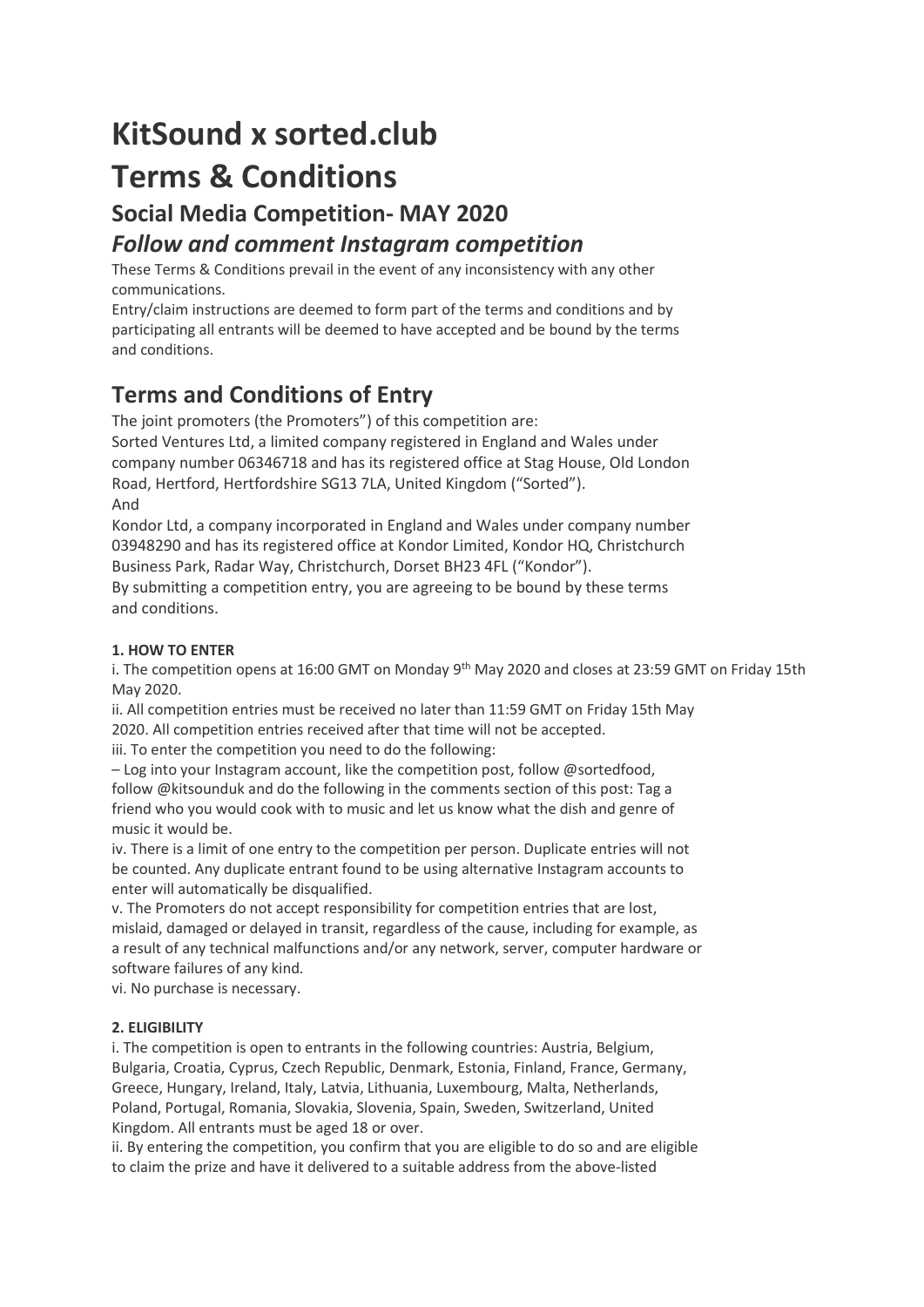#### countries.

iii. The Promoters will not accept competition entries that are automatically generated by computer, completed by third parties or in bulk, illegible, have been altered, reconstructed, forged or tampered with, photocopies and not originals or incomplete. iv. The Promoters will not accept competition entries from employees of Sorted or Kondor or any third parties professionally associated with the competition.

#### **3. WINNER ANNOUNCEMENT**

i. The final winners will be selected at random from the list of entrants.

ii. Sorted will announce that the winner has been chosen on Instagram once the winner has responded and accepted the prize. The Instagram account handle of the winner will be published.

iii. Kondor will contact the winner personally by direct message on Instagram on or before 11am on Monday 18th May 2020 and the winner must respond to Kondor by return direct message or by email to  $\int$  connect@kitsound.co.uk ] within 72 hours of being notified they have won in order to claim their prize (Acknowledgment).

iv. If a winner does not respond to Kondor within 72 hours of being notified, then the winner's prize will be forfeited and another winner will be selected in accordance with the process set out above.

v. The decision of the winner selected by Sorted is final and no correspondence or discussion will be entered into.

#### **4. THE PRIZE**

i. There is 1 prize for 1 competition winner available.

ii. The winning entries will entitle each winner to 1 year's free membership to the Sorted Club and 1 x KitSound Accent 60 Wireless Headphones and a 'To The Beat' book box .

iii. The prize includes postage and packaging to a delivery address in one of the countries listed in clause B(i) above. A delivery address will need to be provided. iv. There is no cash alternative for the prize and the prize is not negotiable or transferable.

v. The Promoters reserve the right to substitute the prize for one or equal or greater value.

#### **5. CLAIMING THE PRIZE**

i. Full details of the prize will be sent to the winners by direct message on Instagram within 24 hours of Sorted's receipt of the winner's Acknowledgment.

ii. The prize may not be claimed by a third party on the winner's behalf.

iii. The Promoters do not accept any responsibility if you are not able to take up the prize.

#### **6. LIMITATION OF LIABILITY**

Insofar as is permitted by law, the Promoters, their agents and distributors will not in any circumstances be responsible or liable to compensate the winner or accept any liability for any loss, damage, personal injury or death occurring as a result of taking up the prize except where it is caused by the negligence of Sorted, Kondor, their agents and/or distributors or that of their employees. Your statutory rights are not affected.

#### **7. DATA PROTECTION AND PUBLICITY**

i. By entering the competition, you agree that any personal data supplied to the Promoters in connection with the competition (including your name, address and contact details) may be used by Sorted, Kondor, their agents, partners and/or any third party suppliers (as applicable) in connection with the administration of the competition and for any other reasonable and related promotional purposes. The privacy policy of Sorted can be found [here](https://sorted.club/privacy-policy/). The privacy policy of Kondor can be foun[d here.](https://kitsound.co.uk/privacy/)